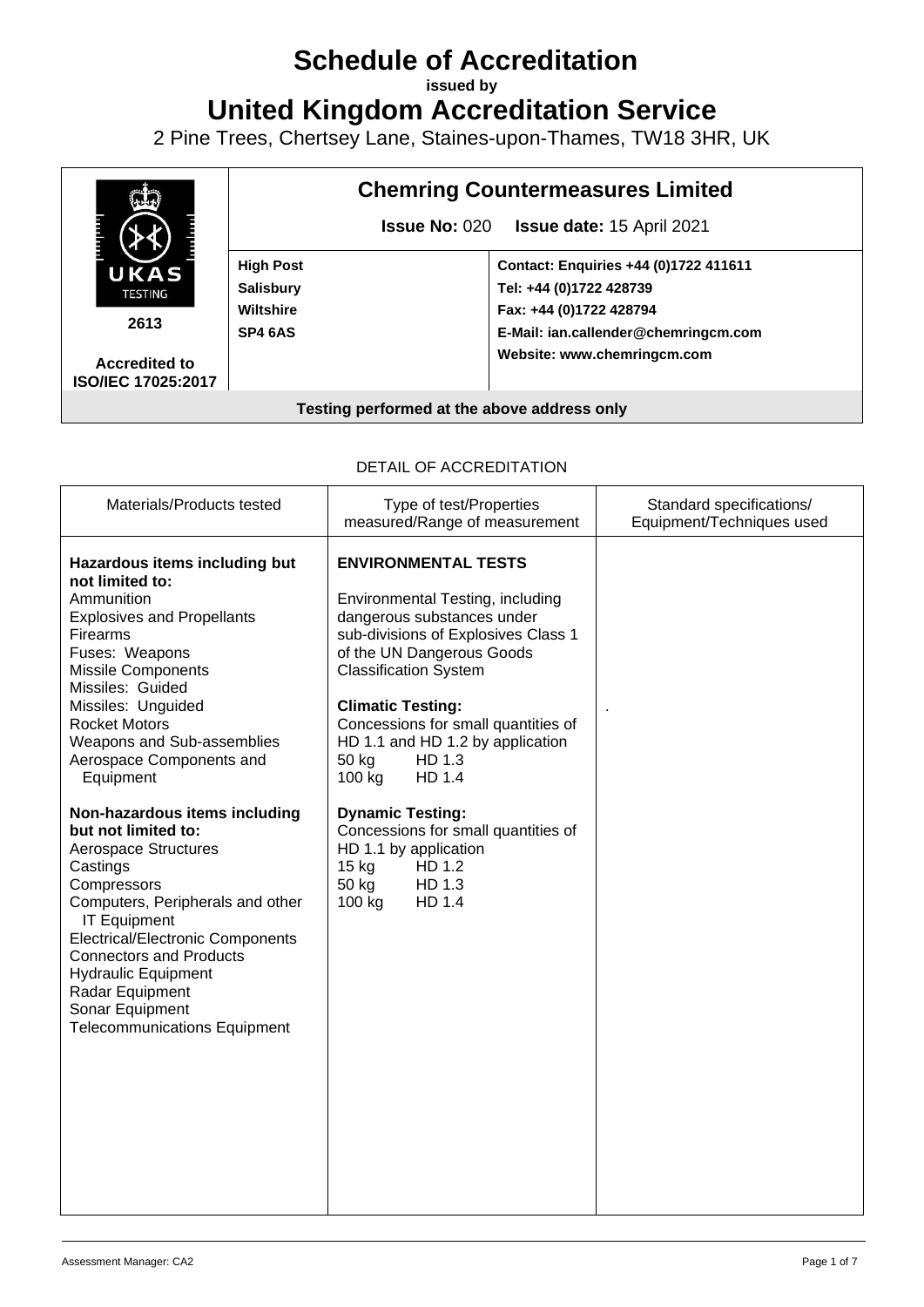

2 Pine Trees, Chertsey Lane, Staines -upon -Thames, TW18 3HR, UK

## **Chemring Countermeasures Limited**

**Issue No:** 020 **Issue date:** 15 April 2021

**Accredited to ISO/IEC 17025:2017**

| Materials/Products tested | Type of test/Properties<br>measured/Range of measurement                                                                                                                                   | Standard specifications/<br>Equipment/Techniques used                                                                                                                                                                                                                                                                                                                                                                                                                           |
|---------------------------|--------------------------------------------------------------------------------------------------------------------------------------------------------------------------------------------|---------------------------------------------------------------------------------------------------------------------------------------------------------------------------------------------------------------------------------------------------------------------------------------------------------------------------------------------------------------------------------------------------------------------------------------------------------------------------------|
| As listed on Page 1       | <b>CLIMATIC</b><br><b>High Temperature</b><br>(Constant and Cyclic)<br>Max. temperature: 110°C<br>Max Chamber Size:<br>2.1 m x 2.9 m x 2.3 m high                                          | BS EN 60068-2-2:2007<br>IEC 60068-2-2:2007<br>DEF STAN 00-35 Part 3:<br>Iss 3, Test CL1 and CL2<br>(A1, A2, A3)<br>Iss 4, Test CL1 and CL2<br>(A1, A2, A3)<br>DEF STAN 00-035 Part 3:<br>Iss 5, Test CL2 (A1, A2, A3)<br>DEF STAN 07-55: 1975<br>Test B1, B2<br>MIL-STD 331B: 1994<br>Test C6<br><b>MIL-STD 810:</b><br>D Method 501<br>E Method 501<br>F Method 501<br>G Method 501<br>H Method 501<br>STANAG 2895, 1990 (A1, A2, A3)<br>(Transit and storage conditions)      |
|                           | <b>Low Temperature</b><br><b>Constant and Cyclic</b><br>Min Temp: -60°C<br>Max Chamber Size:<br>2.1 m x 2.9 m x 2.3 m high<br>Min Temp: -65°C<br>Max Chamber Size:<br>1 m x 2 m x 1 m high | BS EN 60068-2-1:2007<br>IEC 60068-2-1:2007<br>DEF STAN 00-35 Part 3:<br>Iss 3, CL4 (Test ab)<br>Iss 4, CL4 (Test ab)<br>Iss 3, CL5<br>(C0, C1, C2, C4, M3)<br>Iss 4, CL5<br>(C0, C1, C2, C4, M3)<br>DEF STAN 00-035 Part 3:<br>Iss 5, CL5<br>(C0, C1, C2, C4, M3)<br>DEF STAN 07-55:1975<br>Test B4, B5<br>STANAG 2895, 1990<br>C0, C1, C2, C4, M3<br>MIL-STD 331B:1994, Test C6<br>MIL-STD 810<br>D Method 502<br>E Method 502<br>F Method 502<br>G Method 502<br>H Method 502 |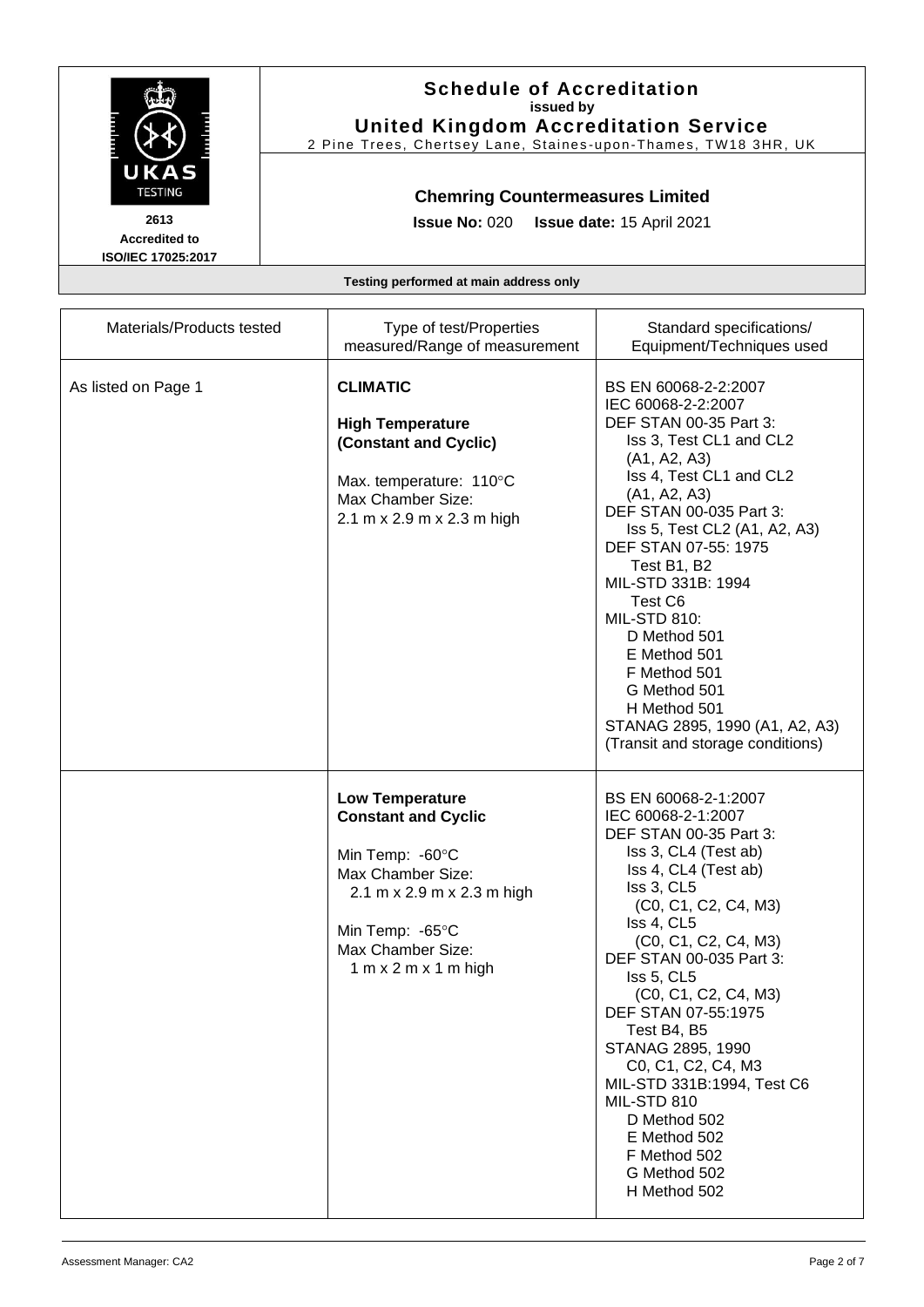

2 Pine Trees, Chertsey Lane, Staines -upon -Thames, TW18 3HR, UK

## **Chemring Countermeasures Limited**

**Issue No:** 020 **Issue date:** 15 April 2021

**Accredited to ISO/IEC 17025:2017**

| Materials/Products tested | Type of test/Properties<br>measured/Range of measurement                                                                                                                                                                                                                                                                                                  | Standard specifications/<br>Equipment/Techniques used                                                                                                                                                                                                                                                                                                                                                                                                                                                              |
|---------------------------|-----------------------------------------------------------------------------------------------------------------------------------------------------------------------------------------------------------------------------------------------------------------------------------------------------------------------------------------------------------|--------------------------------------------------------------------------------------------------------------------------------------------------------------------------------------------------------------------------------------------------------------------------------------------------------------------------------------------------------------------------------------------------------------------------------------------------------------------------------------------------------------------|
| As listed on Page 1       | <b>CLIMATIC</b> (cont'd)<br><b>High Temperature/High Humidity</b><br>Constant<br>Temp Range: $20^{\circ}$ C to +71 $^{\circ}$ C<br>Max Chamber Size:<br>$2 m x 1 m x 1 m$ high<br>Humidity Range: 15% rh to 95% rh<br>Temp Range: $20^{\circ}$ C to +71 $^{\circ}$ C<br>Max Chamber Size:<br>2.1 m x 2.5 m x 2 m high<br>Humidity Range: 15% rh to 80% rh | BS 2011:Ca:1977(1987)superseded<br>IEC 68-2-3:1969 superseded<br>BS EN 60068-2-78:Cab:2002<br>IEC 60068-2-78:Cab:2001<br>BS EN 60068-2-78:2012<br>DEF STAN 00-35 Part 3:<br>Iss 3: CL7<br>Iss 4: CL6 (CL7)<br>DEF STAN 00-035 Part 3:<br>Iss 5: CL6<br>DEF STAN 07-55:1975<br>Test B7                                                                                                                                                                                                                              |
|                           | <b>High Temperature/High Humidity</b><br><b>Cyclic</b><br>Temp Range: 20°C to +71°C<br>Max Chamber Size:<br>$2 m x 1 m x 1 m$ high<br>Humidity Range: 15% rh to 95% rh<br>Temp Range: $20^{\circ}$ C to +71 $^{\circ}$ C<br>Max Chamber Size:<br>2.1 m x 2.9 m x 2.3 m high<br>Humidity Range: 15% rh to 80% rh                                           | BS 2011:Db:1977(1987) & 2005<br>IEC 60068-2-30:2005<br>BS3G100:Part 2:Section 3:<br>Sub-Section 3.7:1972(1983)<br>DEF STAN 00-35 Part 3:<br>Iss 3: Test CL6<br>B1, B2, B3<br>Iss 4: Test CL6<br>B <sub>1</sub> , B <sub>2</sub> , B <sub>3</sub><br>DEF STAN 00-35 Part 3:<br>Iss 5: Test CL6<br>B1, B2, B3<br>DEF STAN 07-55:1975<br>Test B6, B8<br>MIL-STD 331B:1994<br>Test C1<br>MIL-STD 810<br>D Method 507<br>E Method 507<br>F Method 507<br>G Method 507<br>H Method 507<br>STANAG 2895:1990<br>B1, B2, B3 |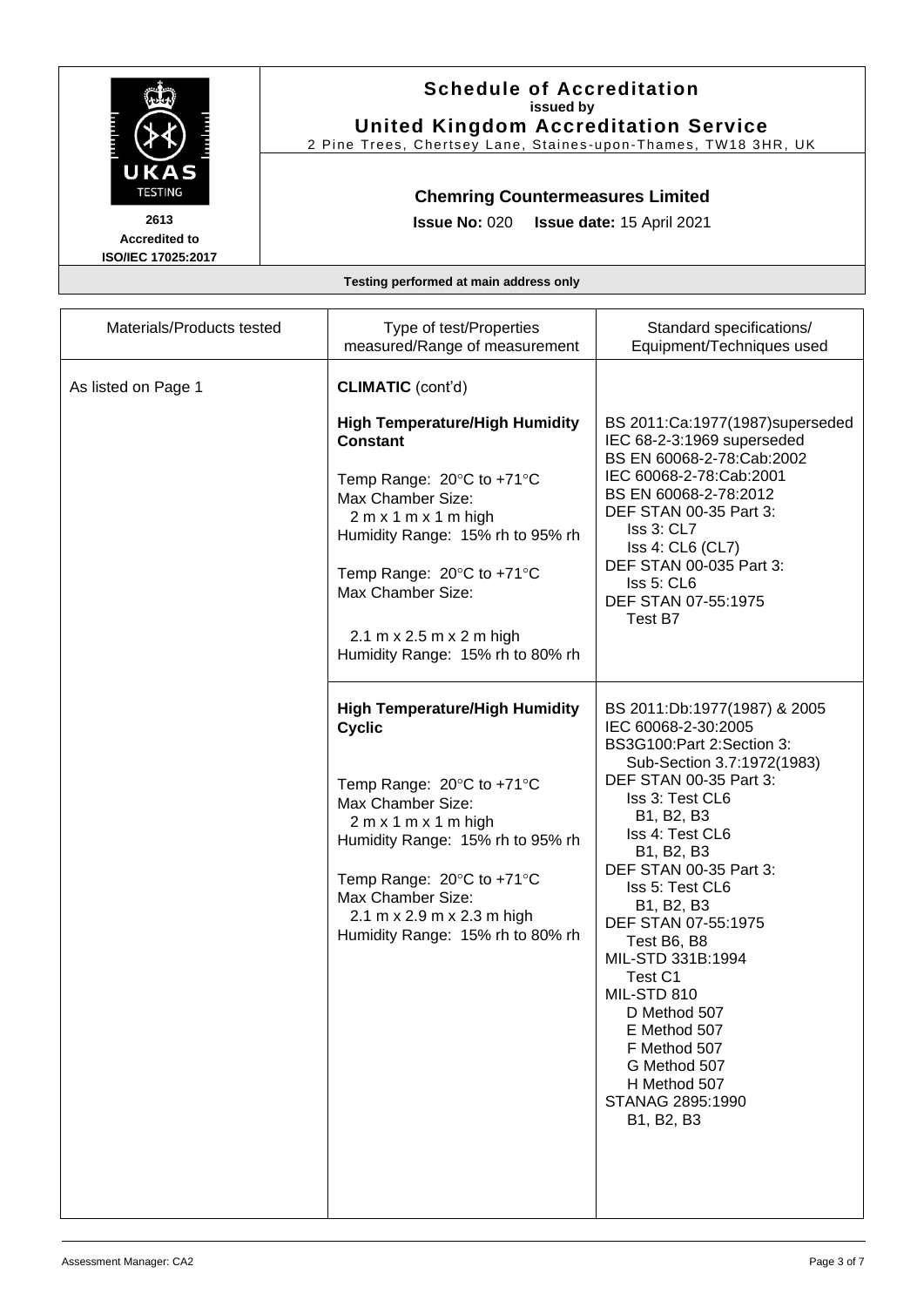

2 Pine Trees, Chertsey Lane, Staines -upon -Thames, TW18 3HR, UK

## **Chemring Countermeasures Limited**

**Issue No:** 020 **Issue date:** 15 April 2021

**Accredited to ISO/IEC 17025:2017**

| Materials/Products tested | Type of test/Properties<br>measured/Range of measurement                                                                                                                       | Standard specifications/<br>Equipment/Techniques used                                                                                                                                                                                                                                                                                                                                                                                            |
|---------------------------|--------------------------------------------------------------------------------------------------------------------------------------------------------------------------------|--------------------------------------------------------------------------------------------------------------------------------------------------------------------------------------------------------------------------------------------------------------------------------------------------------------------------------------------------------------------------------------------------------------------------------------------------|
| As listed on Page 1       | <b>CLIMATIC</b> (cont'd)<br><b>Thermal Shock</b><br><b>Manual Transfer</b><br>Max Temp: +110°C<br>Min Temp: -60°C<br>Automatic transfer<br>Max Temp: +110°C<br>Min Temp: -65°C | BS3G100:Part 2:Section 3:<br>Sub-Section 3.15:1978(1983)<br>DEF STAN 00-35 Part 3:<br>Iss 3: Test CL14<br>Iss 4: Test CL14<br>DEF STAN 00-035 Part3:<br>Iss 5: Test CL14<br>DEF STAN 07-55:1975<br>Test B14<br>MIL STD 810<br>D Method 503<br>E Method 503<br>F Method 503<br>G Method 503<br>H Method 503                                                                                                                                       |
|                           | <b>DECOMPRESSION</b><br>Min Pressure: 50 mbar<br>Max Chamber Size:<br>435 mm dia x 570 mm                                                                                      | BS 2011:M:1984<br>BS EN 60068-2-13:M:1999<br>IEC 60068-2-13:M:1983<br>BS3G100:Part 2:Section 3:<br>Sub-Section 3.2:1970(1983)<br>DEF STAN 00-35 Part 3:<br>Iss 3: Test CL9 Sev D & F(4)<br>Iss 4: Test CL9 Sev D & F(4)<br>DEF STAN 00-35 Part 3:<br>Iss 3: Test CL20<br>Iss 4: Test CL20<br>DEF STAN 00-035 Part 3:<br>Iss5: Test CL9, Test CL11<br>MIL-STD 810<br>D Method 509<br>E Method 509<br>F Method 509<br>G Method 509<br>H Method 509 |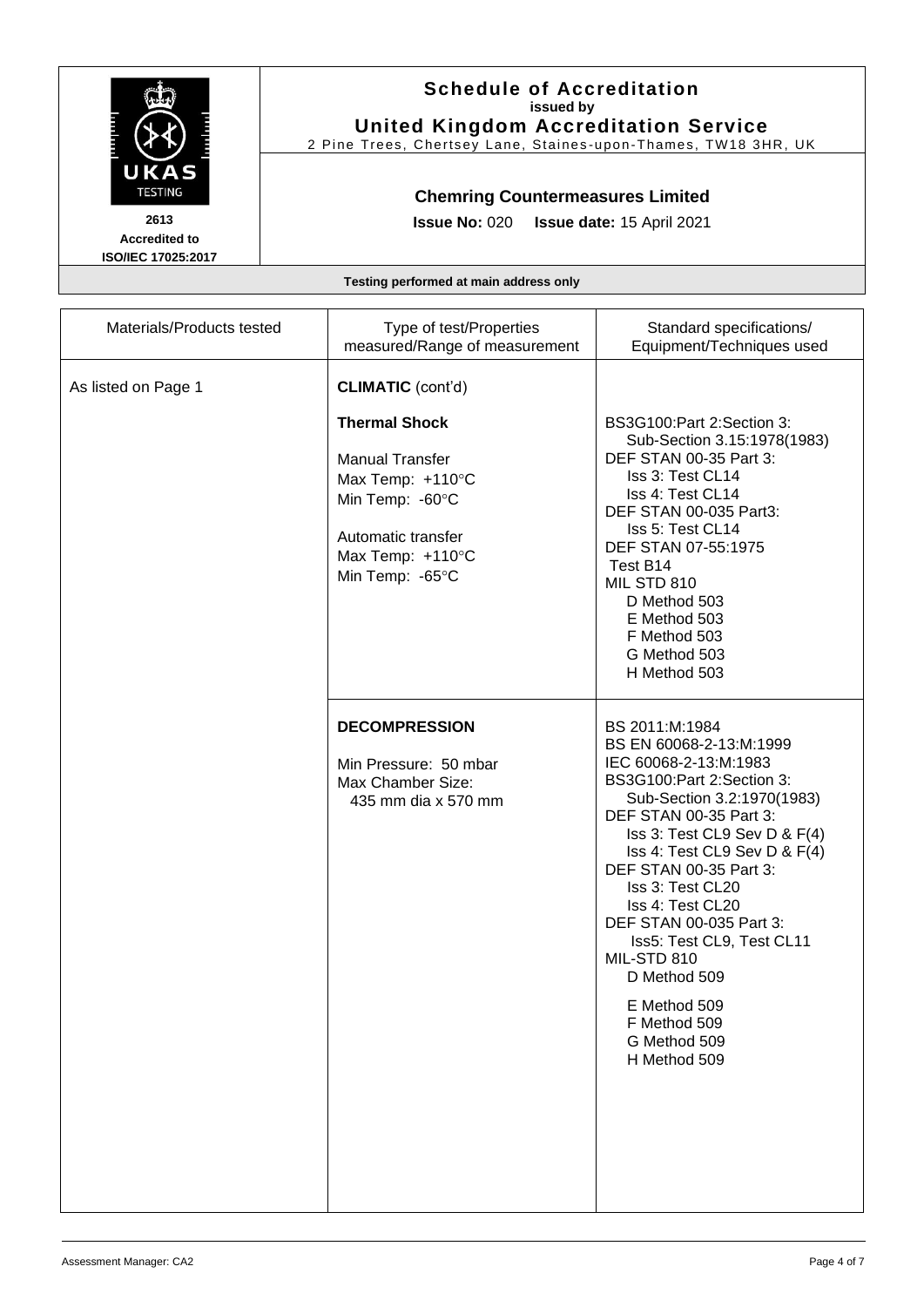| <b>The Property</b><br>KØ<br><b>ESTING</b> | <b>THE PERSON</b> |
|--------------------------------------------|-------------------|
| 2613                                       |                   |

2 Pine Trees, Chertsey Lane, Staines -upon -Thames, TW18 3HR, UK

## **Chemring Countermeasures Limited**

**Issue No:** 020 **Issue date:** 15 April 2021

**Accredited to ISO/IEC 17025:2017**

| Materials/Products tested | Type of test/Properties<br>measured/Range of measurement                                                                                                      | Standard specifications/<br>Equipment/Techniques used                                                                                                                                                                                                                                                                                                                                                   |
|---------------------------|---------------------------------------------------------------------------------------------------------------------------------------------------------------|---------------------------------------------------------------------------------------------------------------------------------------------------------------------------------------------------------------------------------------------------------------------------------------------------------------------------------------------------------------------------------------------------------|
| As listed on Page 1       | <b>CLIMATIC</b> (cont'd)<br><b>CORROSION SALT</b><br>Temp Range: ambient to +40°C<br>Humidity range: 93%rh<br><b>Chamber Size:</b><br>$1.6$ m x 0.5 m x 0.7 m | BS 2011:Ka and Kb<br>BS EN 60068-2-52:Kb:1996<br>BS EN 60068-2-11:Ka:1999<br>BS3G100:Part 2:Sub-Section 3.8:<br>1977(1983)<br>DEF STAN 00-35 Part 3:<br>Iss 3: Test CN2<br>Iss 4: Test CN2<br>DEF STAN 00-035 Part 3:<br>Iss 5: Test CN2<br>DEF STAN 07-55:1982, Test C2<br>MIL-STAN 331B:1994, Test C3<br>MIL-STAN 810<br>D Method 509<br>E Method 509<br>F Method 509<br>G Method 509<br>H Methid 509 |
|                           | <b>WATER SEALING</b><br>Max depth 1 m for items up to<br>0.5 m x 0.5 m high                                                                                   | DEF STAN 00-35 Part 3:<br>Iss 3: Test CL29<br>Iss 4: Test CL29<br>DEF STAN 00-035 Part 3:<br>Iss 5: Test CL29<br>DEF STAN 07-55:1975, Test D5<br>MIL-STD 810<br>D Method 512<br>E Method 512<br>F Method 512<br>G Method 512<br>H Method 512                                                                                                                                                            |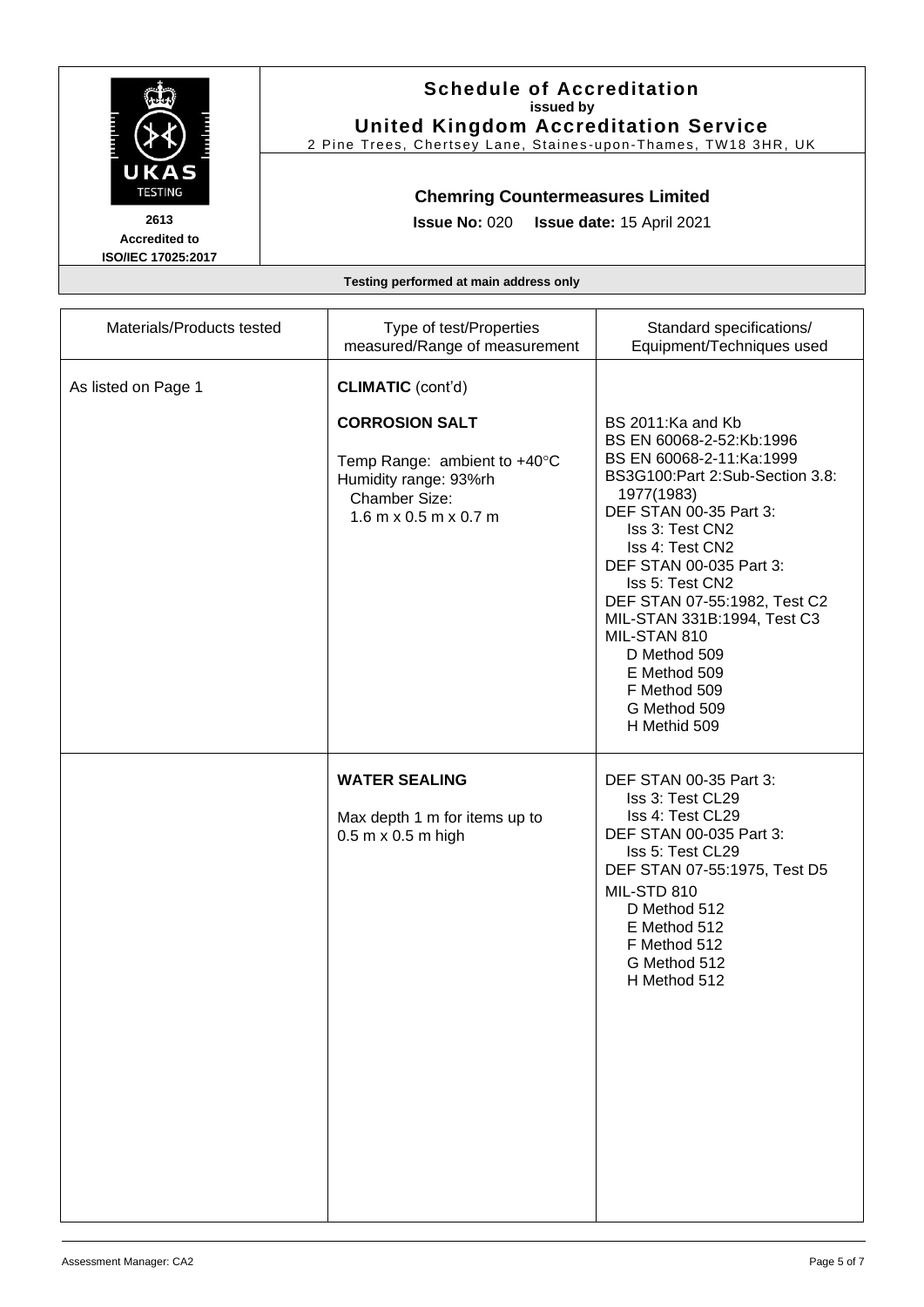

2 Pine Trees, Chertsey Lane, Staines -upon -Thames, TW18 3HR, UK

## **Chemring Countermeasures Limited**

**Issue No:** 020 **Issue date:** 15 April 2021

**Accredited to ISO/IEC 17025:2017**

| Materials/Products tested | Type of test/Properties<br>measured/Range of measurement                                                                                                                                                                                                                                                                                                                                                                                                                                                                                                                                                                                                               | Standard specifications/<br>Equipment/Techniques used                                                                                                                                                                                                                                                                                                                                                                                                                                                                                                                                                 |
|---------------------------|------------------------------------------------------------------------------------------------------------------------------------------------------------------------------------------------------------------------------------------------------------------------------------------------------------------------------------------------------------------------------------------------------------------------------------------------------------------------------------------------------------------------------------------------------------------------------------------------------------------------------------------------------------------------|-------------------------------------------------------------------------------------------------------------------------------------------------------------------------------------------------------------------------------------------------------------------------------------------------------------------------------------------------------------------------------------------------------------------------------------------------------------------------------------------------------------------------------------------------------------------------------------------------------|
| As listed on Page 1       | <b>DYNAMIC</b><br><b>Vibration: Modes of</b><br>Sinusoidal<br>random<br>Narrowband Random on Random,,<br>sine on random<br><b>Classic Shock Pulse:</b><br>(Severity and mass dependant)<br>Half-Sine<br>Sawtooth<br><b>Bump</b><br><b>Electromagnetic Shaker</b><br><b>Capabilities</b><br>Total of 3 systems<br><b>Maximum Values:</b><br><b>Thrust</b><br>60kN - Sine<br>66kN - Random<br>Frequency Range: 2-2500 Hz<br>Max Payload 700 kg<br>Max Displacement: 63.5mm pk-pk<br>Temperature Conditioning:<br>Vertical: -65°C to +106°C<br>Horizontal - slip table: -46°C +71°C<br>Slip table size: 1.2m x 1.2m<br><b>Chamber Size:</b><br>1.4 m x 1.4 m x 1.9 m high | BS 2011:Fc:1983 superseded<br>BS 2011:Fd:1973(1984)superseded<br>BS3G100:Part 2:Section 3:<br>Sub-Section 3.1:1969(1983)<br>BS EN 60068-2-6: Fc: 2008<br>BS EN 60068-2-64:1995<br>BS EN 60068-2-7:Ga:1987<br>BS EN 60068-2-29:Eb:1987 & 1993<br>DEF STAN 00-35 Part 3:<br>Iss 3: Test M1, M2, M3<br>Iss 4: Test M1, M2, M3<br>DEF STAN 00-035 Part 3:<br>Iss 5: Test M1, M2, M3<br>DEF STAN 07-55:1975<br>Test A1, A2, A3, A5<br>MIL-STD 331B:1994,<br>Tests B1, B2<br>MIL-STD 810<br>D Method 514, 516<br>E Method 514, 516<br>F Method 514, 516<br>G Method 514<br>H Method 514<br>STANAG 4242:1977 |
|                           | <b>SHOCK (Free/accelerated fall)</b><br><b>Modes of</b><br>Half sine<br>Max Severity: 250 kg<br>Pulse Width: 0.2 to 60 ms<br>(g dependant)<br>Max Item Mass: 35 kg<br>Table Size: 0.23 m x 0.23 m<br>Temperature Pre-Conditioning:<br>-65°C to 110°C                                                                                                                                                                                                                                                                                                                                                                                                                   | BS EN 60068-2-7:1987<br>DEF STAN 00-35 Part 3:<br>Iss 3: Test M3<br>Iss 4: Test M3<br>DEF STAN 00-035 Part 3;<br>Iss 5: Test M3<br>DEF STAN 07-55:1975,<br>Test A3<br>MIL-STD 810<br>D Method 516<br>E Method 516<br>F Method 516<br>G Method 516<br>H Method 516                                                                                                                                                                                                                                                                                                                                     |